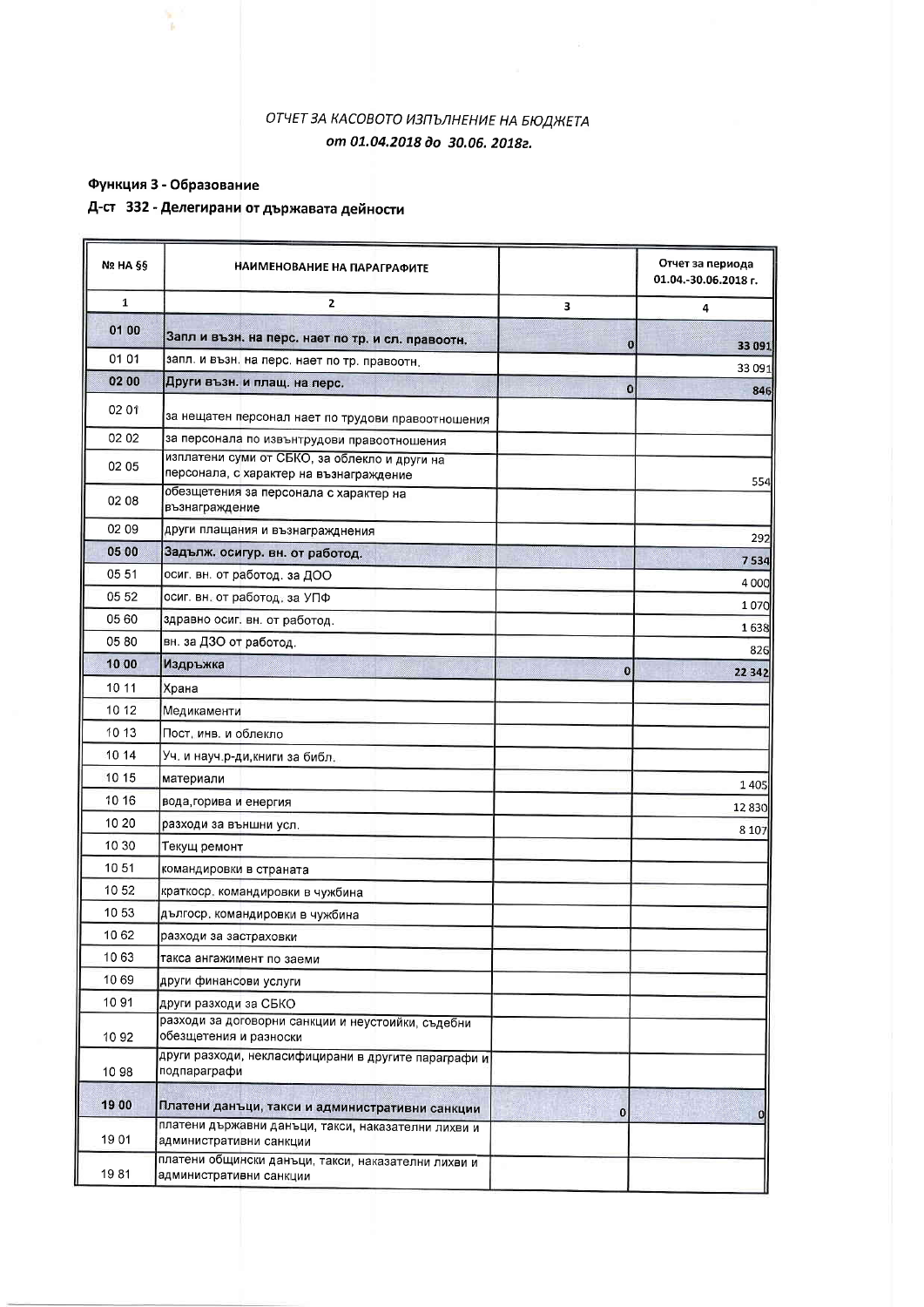| 1991  | платени данъци, такси, наказателни лихви и<br>административни санкции в чужбина |          |            |
|-------|---------------------------------------------------------------------------------|----------|------------|
| 40 00 | Стипендии                                                                       |          |            |
|       | ВСИЧКО РАЗХОДИ                                                                  | $\bf{0}$ | 63813      |
| 51 00 | Основен ремонт на ДМА                                                           |          |            |
| 52 00 | Придобиване на ДМА                                                              | $\Omega$ | .<br>Vitev |
| 52 01 | Придобиване на компютри и хардуер                                               |          |            |
| 52 02 | Придобиване на сгради                                                           |          |            |
| 52 03 | Придобиване на друго оборудване, машини и<br>съоръжения                         |          |            |
| 52 04 | Придобиване на транспортни средства                                             |          |            |
| 52 05 | Придобиване на стопански инвентар                                               |          |            |
| 52 06 | Изграждане на инфраструктурни обекти                                            |          |            |
| 52 19 | Придобиване на други ДМА                                                        |          |            |
| 53 00 | Придобиване на НДА                                                              | $\bf{0}$ |            |
| 53 01 | Придобиване на програмни продукти и лицензи за<br>програмни продукти            |          | $\bf{0}$   |
| 53 09 | Придобиване на други нематериални дълготрайни<br>активи                         |          |            |
|       | ВСИЧКО КАПИТАЛОВИ РАЗХОДИ                                                       | $\bf{0}$ |            |
|       | ВСИЧКО Р-ДИ ПО БЮДЖЕТА                                                          | $\bf{0}$ | 63 813     |

B. EpamaH Директор: A. Nonnoea Изготвил: **R \* Ellided 1** .. 80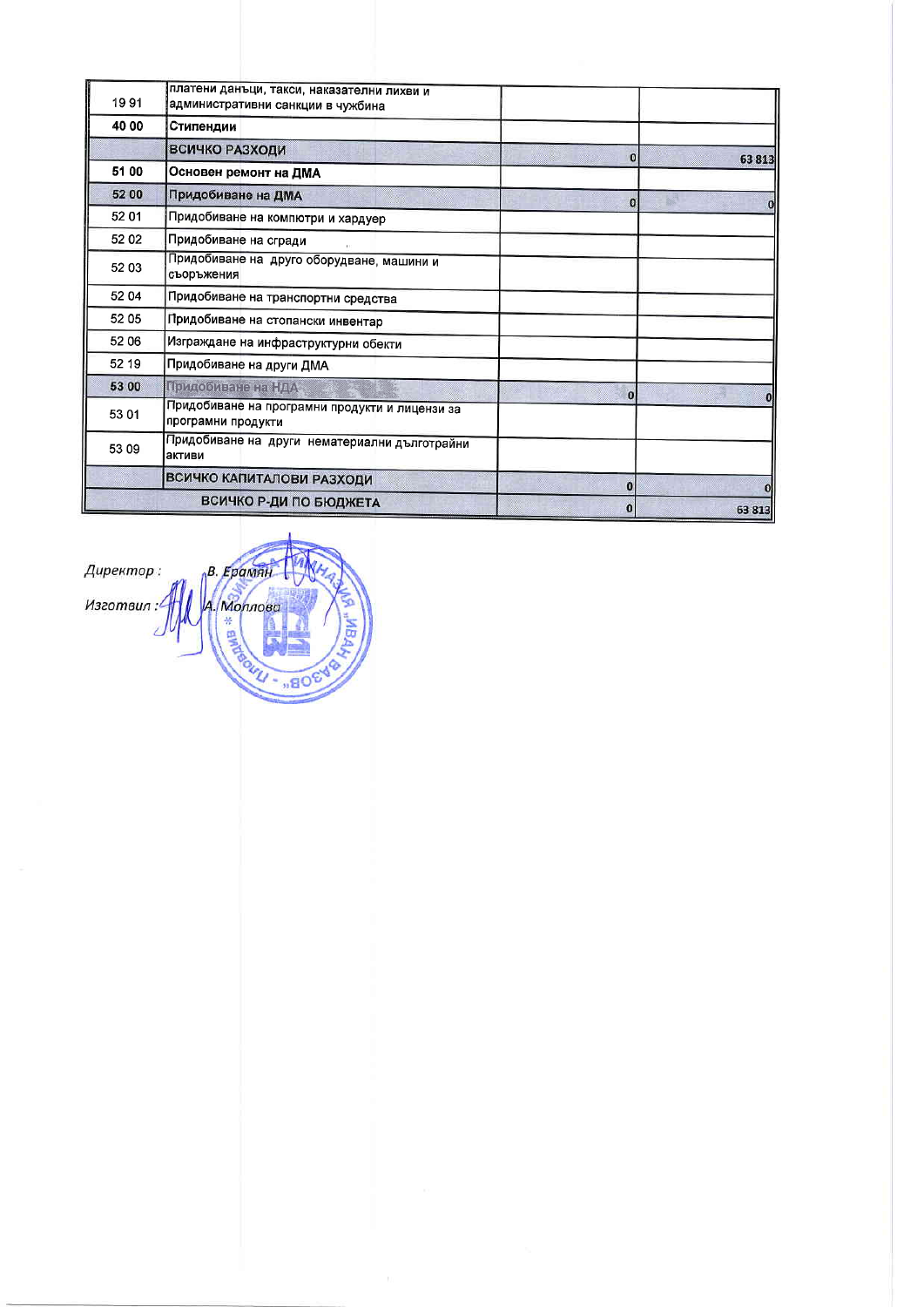#### ОТЧЕТ ЗА КАСОВОТО ИЗПЪЛНЕНИЕ НА БЮДЖЕТА от 01.04.2018 до 30.06 2018г.

#### Функция 3 - Образование

### Д-ст 322 - Делегирани от държавата дейности

| Nº HA §§ | НАИМЕНОВАНИЕ НА ПАРАГРАФИТЕ                                                                            |                  | Отчет за периода<br>01.04 - 30.06.2018 г. |
|----------|--------------------------------------------------------------------------------------------------------|------------------|-------------------------------------------|
| 1        | $\mathbf{2}$                                                                                           | з                | 4                                         |
| 01 00    | Запл и възн. на перс. нает по тр. и сл. правоотн.                                                      | 0                |                                           |
| 01 01    | запл. и възн. на перс. нает по тр. правоотн.                                                           |                  | 332 513<br>332 513                        |
| 02 00    | Други възн. и плащ. на перс.                                                                           | $\bf{0}$         | 10 652                                    |
| 02 01    |                                                                                                        |                  |                                           |
| 02 02    | за нещатен персонал нает по трудови правоотношения<br>за персонала по извънтрудови правоотношения      |                  |                                           |
|          | изплатени суми от СБКО, за облекло и други на                                                          |                  |                                           |
| 02 05    | персонала, с характер на възнаграждение                                                                |                  | 5 601                                     |
| 02 08    | обезщетения за персонала с характер на<br>възнаграждение                                               |                  |                                           |
| 02 09    | други плащания и възнагражднения                                                                       |                  | 655<br>4396                               |
| 05 00    | Задълж. осигур. вн. от работод.                                                                        | $\boldsymbol{0}$ | 78785                                     |
| 05 51    | осиг. вн. от работод. за ДОО                                                                           |                  | 40 853                                    |
| 05 52    | осиг. вн. от работод. за УПФ                                                                           |                  | 13 287                                    |
| 05 60    | здравно осиг. вн. от работод.                                                                          |                  | 16 848                                    |
| 05 80    | вн. за ДЗО от работод.                                                                                 |                  | 7797                                      |
| 10 00    | Издръжка                                                                                               | o                | 29 10 7                                   |
| 10 11    | Храна                                                                                                  |                  |                                           |
| 10 12    | Медикаменти                                                                                            |                  |                                           |
| 10 13    | Пост. инв. и облекло                                                                                   |                  |                                           |
| 10 14    | Уч. и науч.р-ди, книги за библ.                                                                        |                  |                                           |
| 10 15    | материали                                                                                              |                  | 3512                                      |
| 10 16    | вода, горива и енергия                                                                                 |                  | 11379                                     |
| 10 20    | разходи за външни усл.                                                                                 |                  | 14 176                                    |
| 10 30    | Текущ ремонт                                                                                           |                  |                                           |
| 10 51    | командировки в страната                                                                                |                  | 40                                        |
| 10 52    | краткоср. командировки в чужбина                                                                       |                  |                                           |
| 1053     | дългоср. командировки в чужбина                                                                        |                  |                                           |
| 1062     | разходи за застраховки                                                                                 |                  |                                           |
| 1063     | такса ангажимент по заеми                                                                              |                  |                                           |
| 1069     | други финансови услуги                                                                                 |                  |                                           |
| 1091     | други разходи за СБКО                                                                                  |                  |                                           |
| 1092     | разходи за договорни санкции и неустоийки, съдебни<br>обезщетения и разноски                           |                  |                                           |
| 10 98    | други разходи, некласифицирани в другите параграфи и<br>подпараграфи                                   |                  |                                           |
| 19 00    |                                                                                                        |                  |                                           |
|          | Платени данъци, такси и административни санкции<br>платени държавни данъци, такси, наказателни лихви и | $\bf{0}$         |                                           |
| 1901     | административни санкции<br>платени общински данъци, такси, наказателни лихви и                         |                  |                                           |
| 1981     | административни санкции                                                                                |                  |                                           |
| 1991     | платени данъци, такси, наказателни лихви и<br>административни санкции в чужбина                        |                  |                                           |